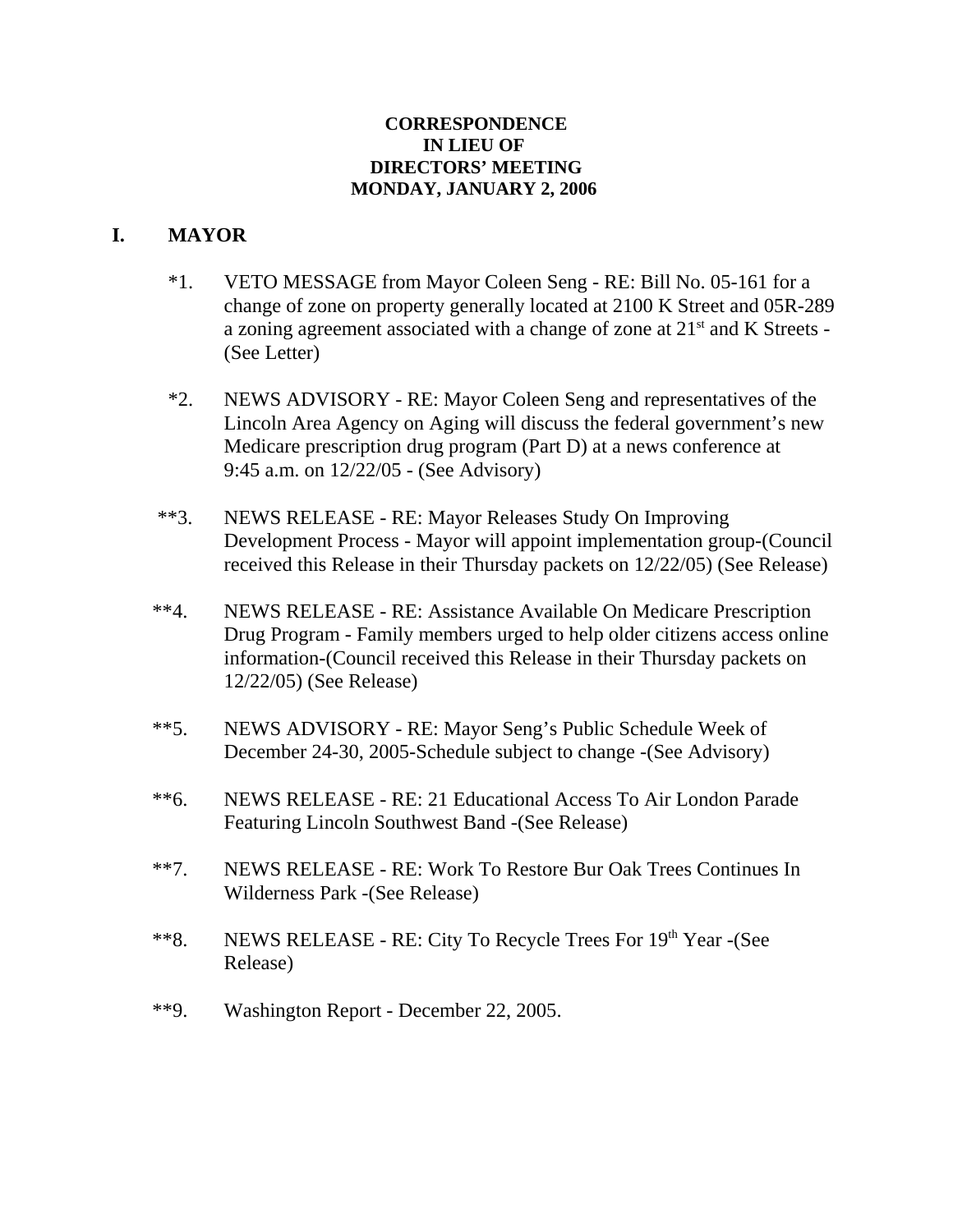#### **II. DIRECTORS**

### **FINANCE/BUDGET**

\*\*1. Material from Steve Hubka - RE: December sales tax receipts -(See Material)

### **FINANCE/CITY TREASURER**

\*1. Monthly City Cash Report & Pledged Collateral Statement for November 2005 -(See Report)

# **PLANNING**

- \*\*1. E-Mail from Marvin Krout RE: Planning Department goals for 2006-(See E-Mail)
- \*\*2. Response E-Mail from Jean Walker to Sarah Bettens RE: Council/ Planning Commission Agendas -(Response to Item #14 under Miscellaneous) (See E-Mail)

# **PLANNING COMMISSION FINAL ACTION .....**

\*\*1. Special Permit #05050, Hunters Pointe Townhomes CUP (N. 20<sup>th</sup> & Superior Streets) Resolution No. PC-00973.

# **PUBLIC WORKS & UTILITIES**

- \*1. Memo & Material from Margaret Remmenga RE: Lincoln Water & Wastewater Systems Fiscal Year 2004-05 Audits -(Reports on file in the City Council Office)(See Material)
- \*\*2. Response Letter from Bill Nass to Cindy York RE: Taylor Meadows curb repair -(See Material)

# **III. CITY CLERK**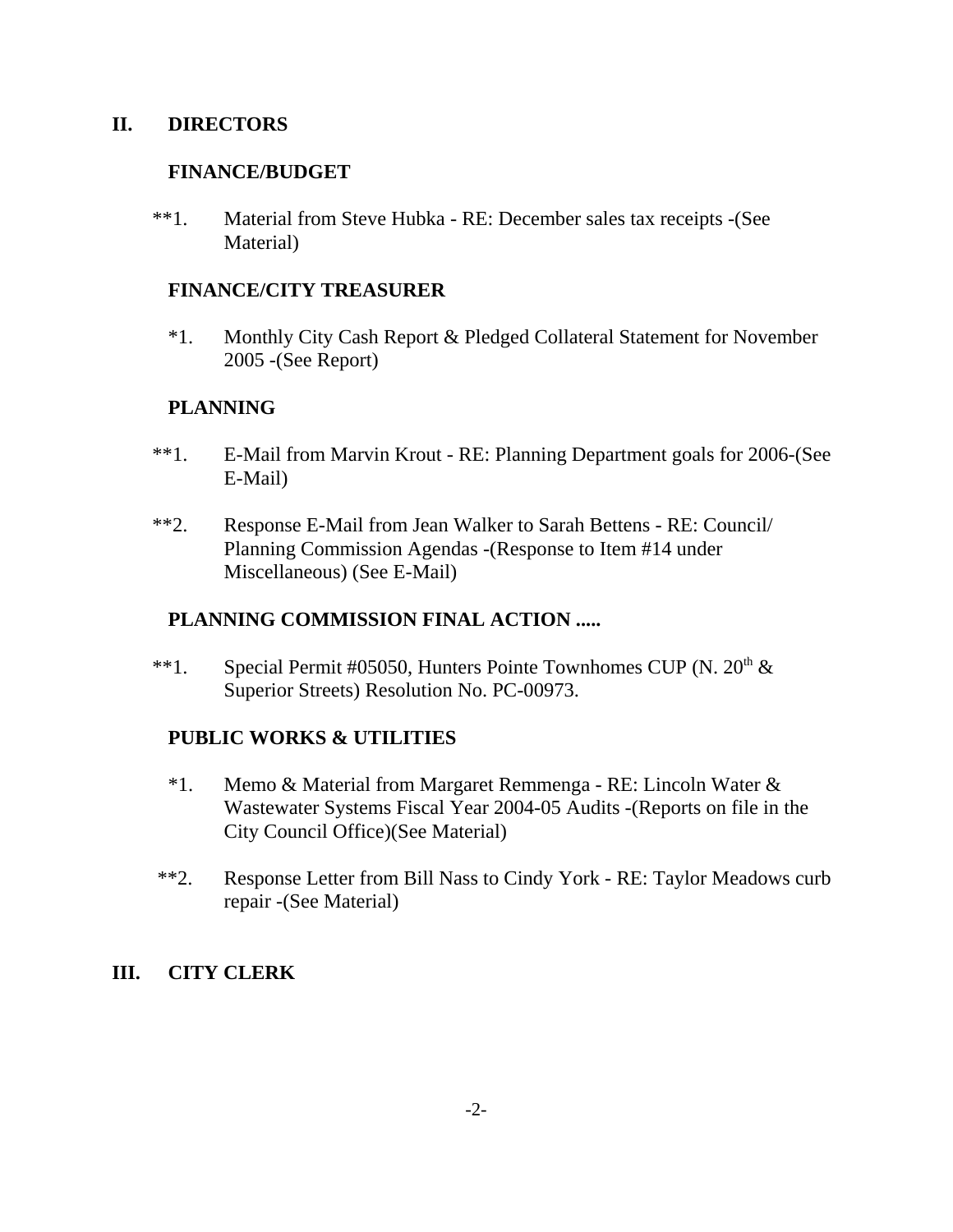# **IV. COUNCIL**

### **A. COUNCIL REQUESTS/CORRESPONDENCE**

#### **JON CAMP**

- \*1. E-Mail from Lynn Minch sent to Jon Camp RE: Wal-Mart (See E-Mail)
- \*2. Response E-Mail from Jon Camp to Coby Mach, LIBA RE: Performance Auditor - (See E-Mail)

#### **ROBIN ESCHLIMAN**

1. Request to Lynn Johnson, Parks & Recreation Director - RE: Center lanes being painted on bike trails (RFI#2 - 11/09/05)

#### **PATTE NEWMAN**

1. Request to Marc Wullschleger & Wynn Hjermstad, Urban Development/ Marvin Krout & Ed Zimmer, Planning Department - RE: Triplets-serious concerns over the future of Whittier School (RFI#37 - 11/23/05). — **1.) SEE RESPONSE FROM MARC WULLSCHLEGER, URBAN DEVELOPMENT DIRECTOR RECEIVED ON RFI#37 - 12/05/05.** 

# **V. MISCELLANEOUS** -

- \*1. E-Mail from Susan Schulte RE: 84<sup>th</sup> & Adams -(See E-Mail)
- \*2. E-Mail from Wayne Simpson RE: Wal-Mart (See E-Mail)
- \*3. E-Mail from Roy & Carolyn Wolgamott RE: Sid Dillon lighting -(See E-Mail)
- \*4. E-Mail from Jim Johnson RE: Pass the Floodplain standards -(See E-Mail)
- \*5. E-Mail Letter & Material from LIBA RE: Performance Auditor -(See Material)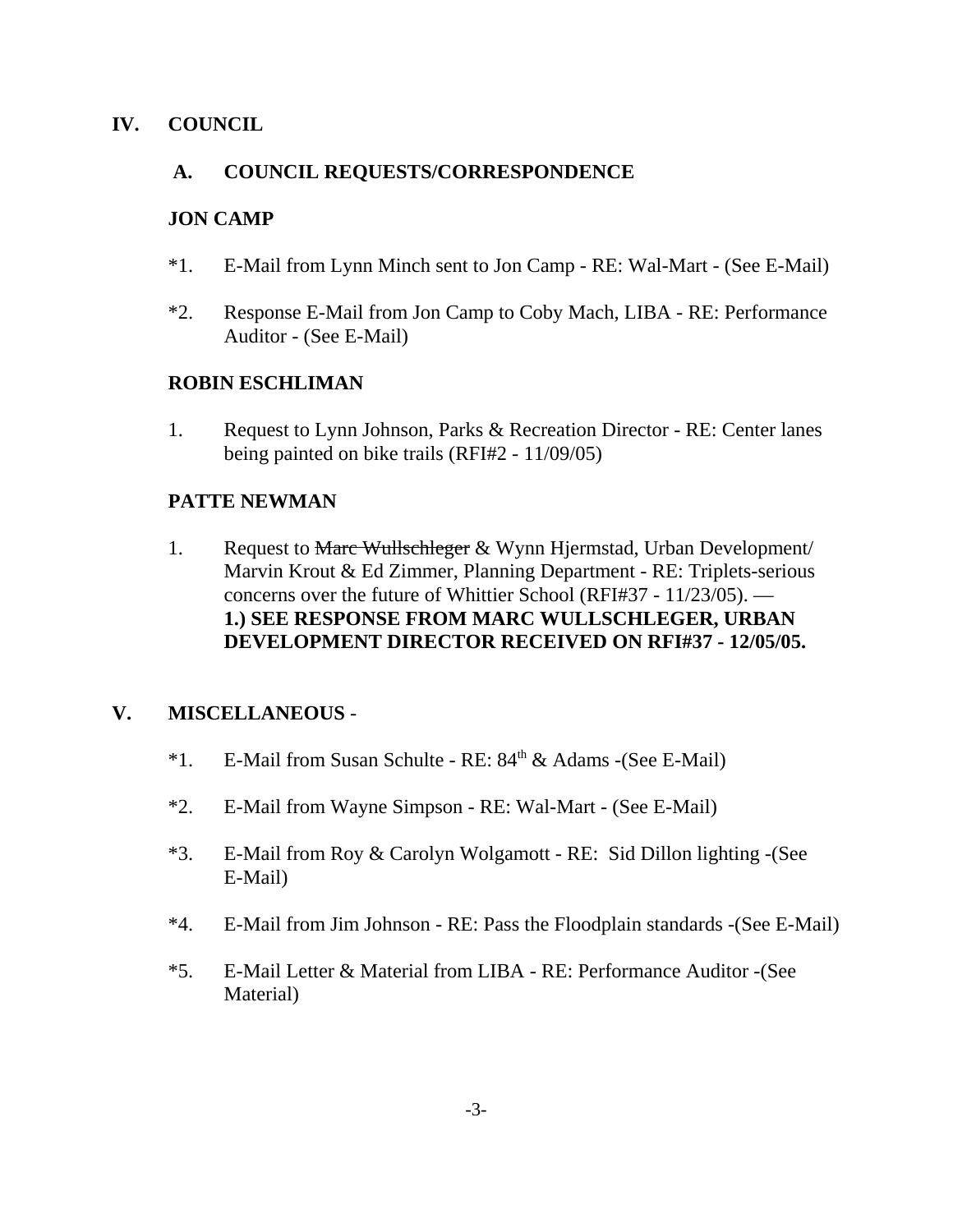- \*6. E-Mail from Lynn Kaufmann, A driver education instructor RE: Failure to pass driving ordinance-(See E-Mail)
- \*7. E-Mail from Lt. Col. Joseph W. Johnson, Jr., USAF Retired RE: Ambulance Service - (See E-Mail)
- \*8. E-Mail from Thomas A. Duden, Human Resources Manager, Design Data Corporation - RE: Design Data 14<sup>th</sup> & Old Cheney Road -(See E-Mail)
- \*9. Letter from M.A. Christensen RE: Council struggling with increasingly complex issues -(See Letter)
- \*\*10. E-Mail from Jerry Follett RE: New Wal-Mart store -(See E-Mail)
- \*\*11. E-Mail from Linda Cass RE: Wal-Mart -(See E-Mail)
- \*\*12. E-Mail from Lynn Kaufmann RE: Correction to previous e-mail -(See E-Mail)
- \*\*13. E-Mail from Larry Jablonski RE: Time Warner additional cost for ESPN high definition -(See E-Mail)
- \*\*14. E-Mail from Sarah Bettens RE: Council/Planning Commission Agendas (Forwarded this E-Mail to Jean Walker, Planning Dept. & City Clerk Joan Ross)(See E-Mail)
- \*\*15. Letter from Marcia Kinning, & Jill Schuerman, Brian D. Carstens & Associates - RE: Upcoming changes that will have a significant impact on Carstens & Associates -(See Letter)
- \*\*16. Letter & Material from Sharon Miller RE: Floodplain standards -(See Material)
- \*\*17. E-Mail from Dave Engler, Vice President, Lincoln Firefighters Association - RE: Budget -(See E-Mail)